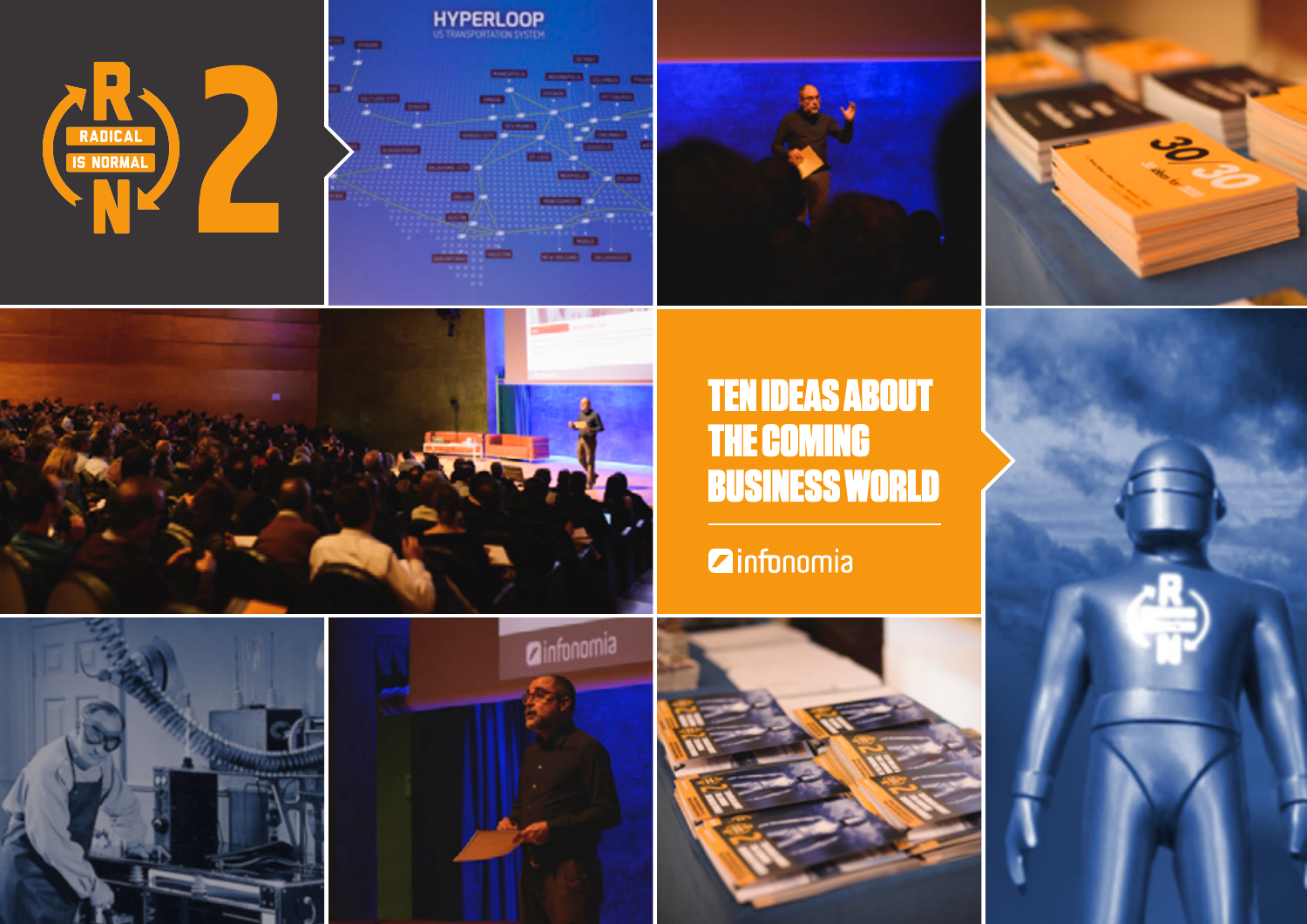

#### **00 INTRO**

· **Lego ultimate machine:** jkbrickworks.com/lego/customs/5981/5981luuma.pdf

### **01 WEIRD IDEAS**

#### · www.ladeas.no

- · **Fuel from sea water:** www.nrl.navy.mil/media/news-releases/2012/fueling-thefleet-navy-looks-to-the-seas
- · www.bound4blue.com
- · **Satellites via planes:** www.darpa.mil/Our\_Work/TTO/Programs/Airborne\_Launch\_ Assist\_Space\_Access\_%28ALASA%29.aspx
- · celestiaaerospace.com
- · www.satellogic.com
- · **Drone ambulance:** www.youtube.com/watch?v=y-rEI4bezWc
- · www.argodesign.com
- · aliteroflight.org
- · glattstove.com
- · **Tridom:** videos.singularityu.org/author/tridom
- · 50problems50days.com
- · kepler.nasa.gov
- · **Kepler 438b:** www.theguardian.com/science/2015/jan/06/earth-like-planet-alienlife-kepler-438b

#### **02 CROWDS**

- · umbrellahere.com
- · **Understanding new power:** https://hbr.org/2014/12/understanding-new-power
- · www.thingiverse.com
- · www.google.com/get/cardboard
- · www.imcardboard.com
- · www.kickstarter.com
- · goteo.org/project/go-hand-protesis-bionica-de-mano
- · seeclickfix.com
- · reparaciudad.com
- · www.wework.com
- · crowdcompanies.com



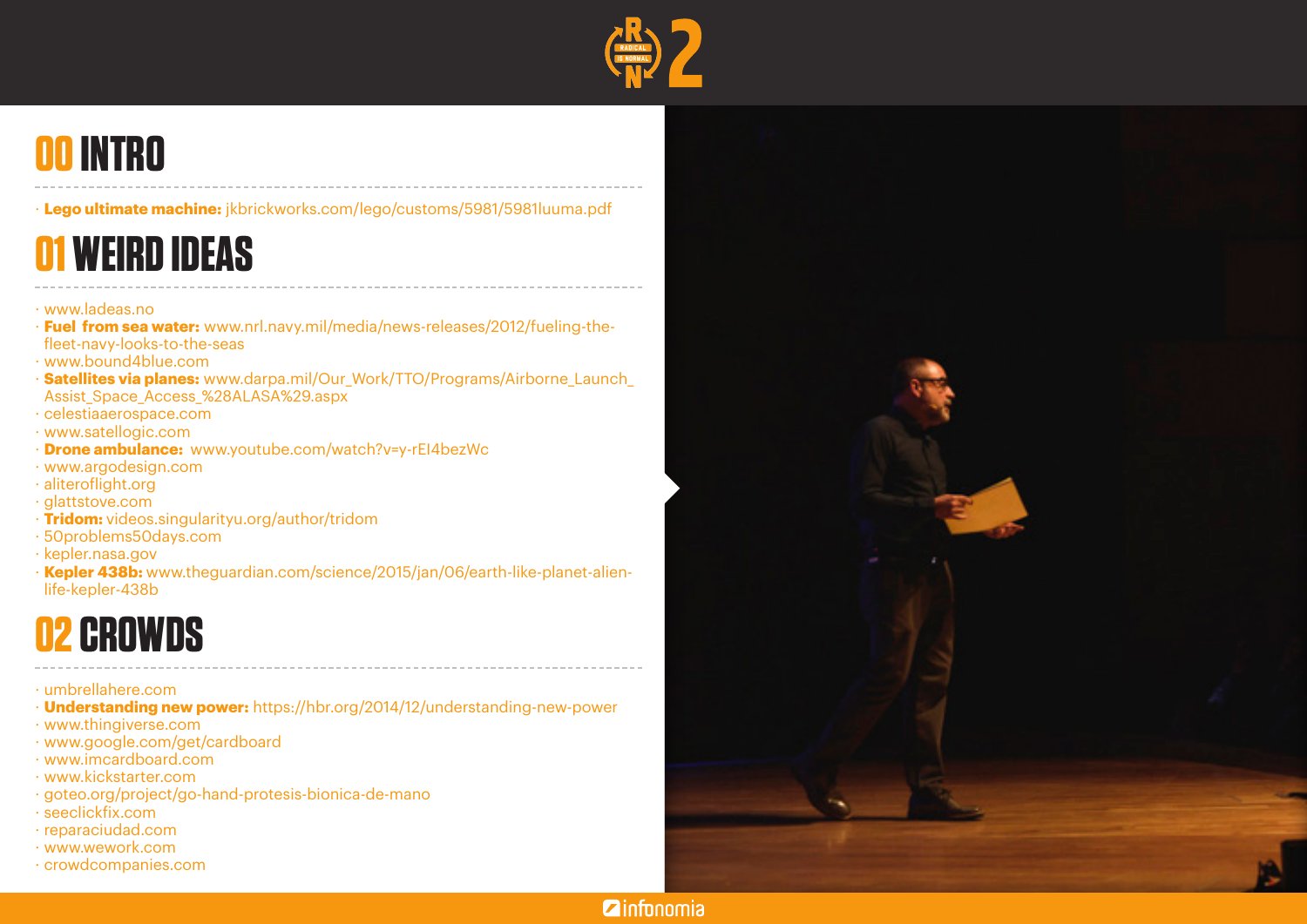



# **03 INTERNET OF EVERYTHING**

- · www.teslamotors.com
- · www2.meethue.com
- · www.sonos.com
- · www.babolat.com/product/tennis/racket/babolat-play-pure-drive-102188
- · www.ralphlauren.com/shop/index.jsp?categoryId=46285296
- · **How smart, connected products are transforming competition:** www.hbs.edu/ faculty/Pages/item.aspx?num=48195
- · www.bigassfans.com/senseme
- · www.nemsolutions.com
- · www.joyglobal.com
- · www.smartcityexpo.com

#### **04 NANODEGREES**

- · executive.mit.edu
- · techshop.ws
- · generalassemb.ly
- · www.foxize.com
- · www.coursera.org
- · www.udacity.com
- · www.stratasys.com/industries/education/educators/curriculum
- · jobbatical.com

### **05 SECOND OPERATING SYSTEM**

- · **Article John Kotter:** hbr.org/2012/11/accelerate
- · kickbox.adobe.com
- · www.nikefuellab.com
- · disneyaccelerator.com
- · www.canvas-startup.com
- · wayra.co

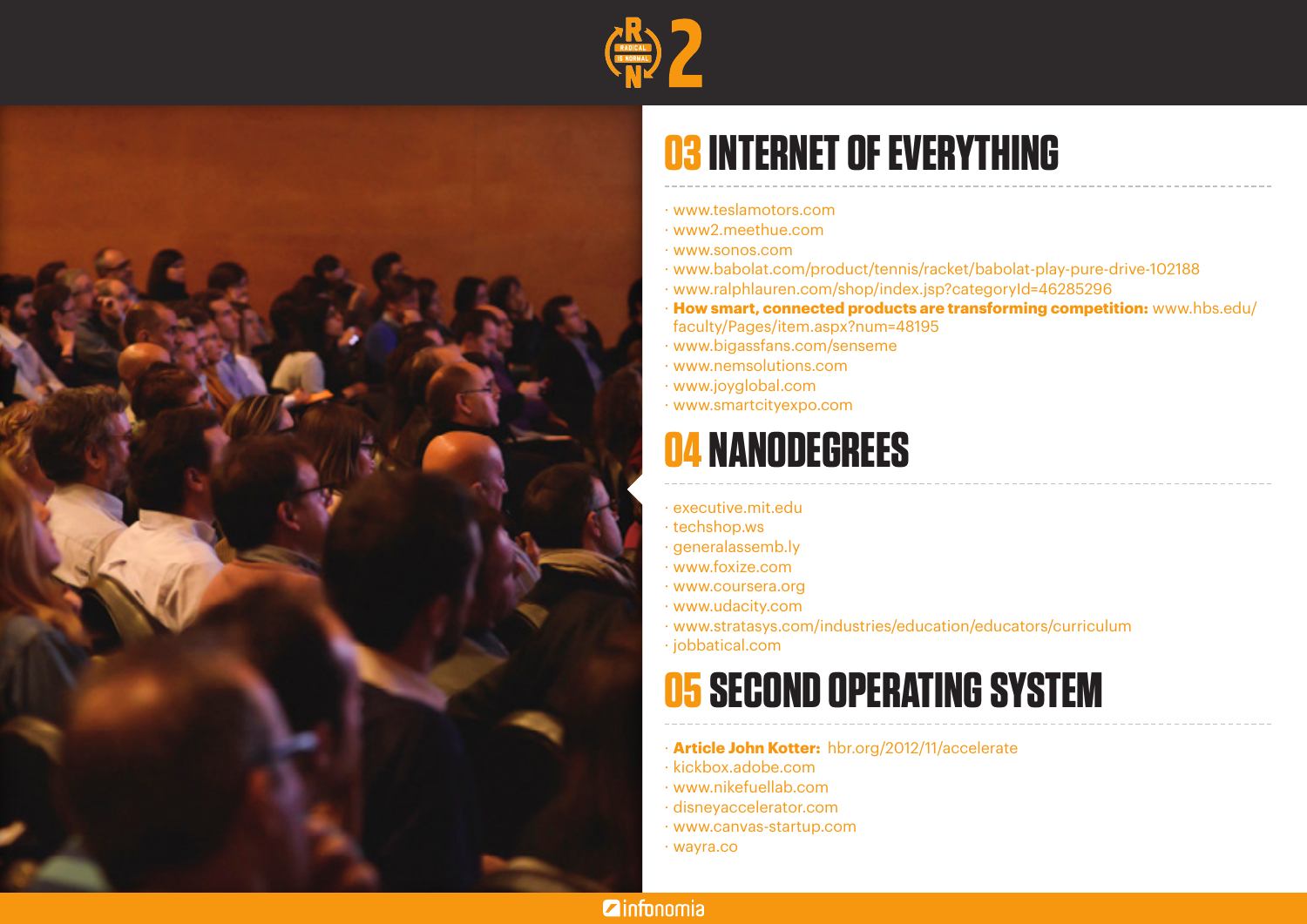

## **06 EXPERIMENTS TO BUSINESS**

- · www.gv.com/sprint
- · web.stanford.edu/~manup/Oscan
- · www.foldscope.com
- · unreasonableinstitute.org
- · www.co-society.com/calendar/21-co-session-science-is-business
- · lameva.barcelona.cat/prototipatge

#### **07 STEAM**

- · www.kano.me/kit
- · www.pltw.org
- · www.playosmo.com
- · neurosky.com
- · learning.xprize.org

### **08 POWER REINVENTED**

- · **Ayn Rand:** en.wikipedia.org/wiki/Ayn\_Rand
- · **Vaclav Smil:** www.vaclavsmil.com
- · **Talent Economy:** https://hbr.org/2014/10/the-rise-and-likely-fall-of-the-talent-economy
- · **Profits without prosperity:** https://hbr.org/2014/09/profits-without-prosperity
- · **A.L. Barabási:** www.barabasilab.com
- · www.osoigo.com
- · intuitivevoting.com
- · www.scytl.com
- · **Deliberative democracy:** cdd.stanford.edu
- · **Reinventing democracy:** https://outlookzen.wordpress.com/2014/06/29/reinventing-democracy-the-google-way
- · www.bahai.org
- · cdd.stanford.edu
- · **Hacking Congress:** www.newscientist.com/article/dn26937-hackathon-invents-thedigital-tools-to-fix-congress.html#.VPlsPfmG-So
- · guardianproject.info/informa
- · www.aclu.org
- · www.shareable.net
- · www.avaaz.org